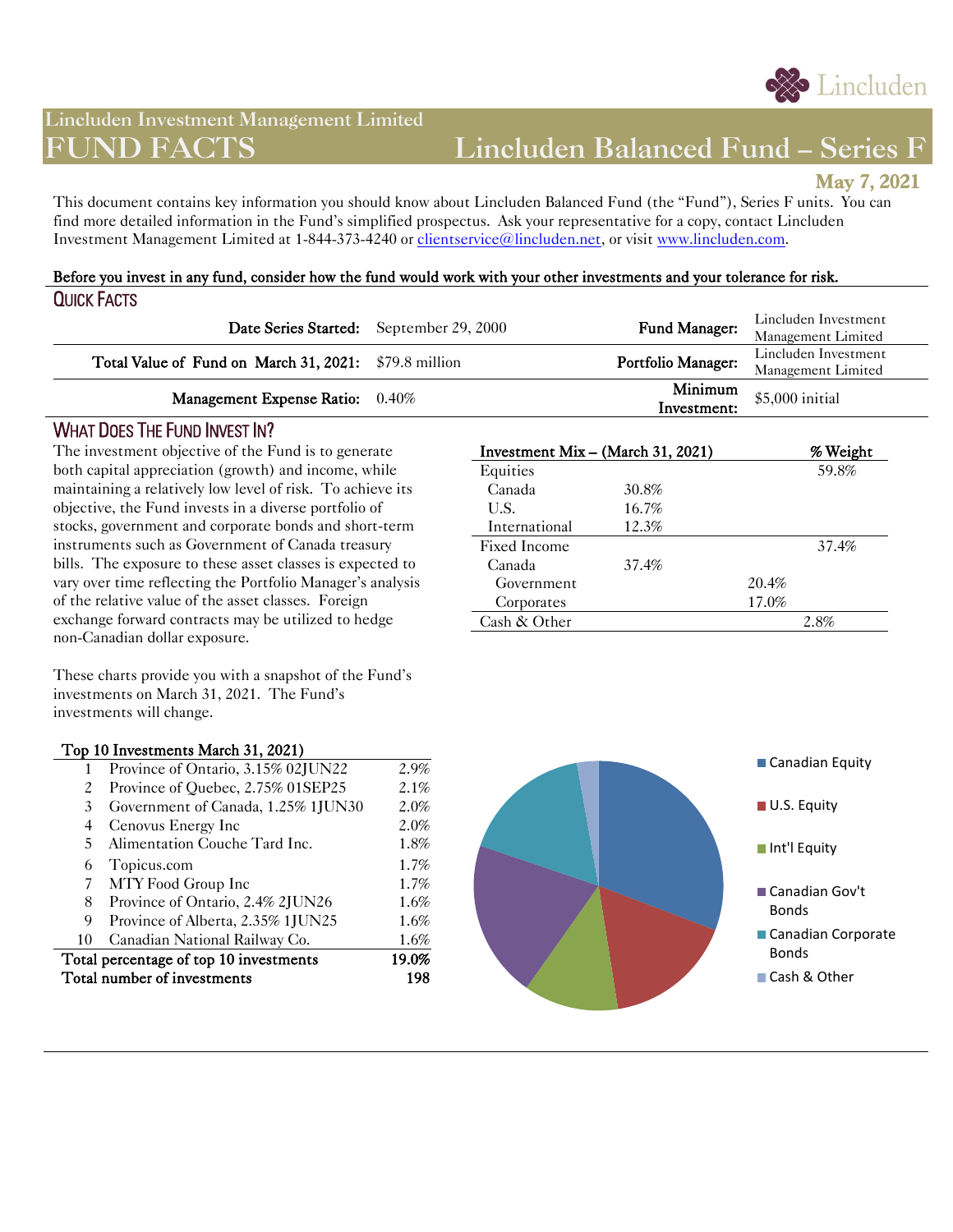# HOW RISKY IS IT?

The value of the Fund can go down as well as up. You could lose money.

One way to gauge risk is to look at how much a fund's returns change over time. This is called "volatility".

In general, funds with higher volatility will have returns that change more over time. They typically have a greater chance of losing money and may have a greater chance of higher returns. Funds with lower volatility tend to have returns that change less over time. They typically have lower returns and may have a lower chance of losing money.

# RISK RATING

Lincluden Investment Management Limited has rated this Fund's volatility as low-to-medium.

This rating is based on how much the Fund's returns have changed from year to year. It does not tell you how volatile the Fund will be in the future. The rating can change over time. A fund with a low risk rating can still lose money.



For more information about the risk rating and specific risks that can affect the Fund's returns, refer to the Risk section of the Fund's simplified prospectus.

# NO GUARANTEES

Like most mutual funds, this Fund doesn't have any guarantees. You may not get back the amount of money you invest.

# HOW HAS THE FUND PERFORMED?

This section tells you how the Series has performed since inception. Performance is only shown for the year 2018 because no units were outstanding in prior years. Returns are after expenses have been deducted. These expenses reduce the Fund's return.

#### *Year-By-Year-Returns*

This chart shows how Series F units of the Fund performed in each of the past 10 years. The Fund dropped in value in 1 of the 10 years. The range of returns and change from year to year can help you assess how risky the Fund has been in the past. It does not tell you how the Fund will perform in the future. Returns for calendar years prior to 2018 are not available as there were no Series F units purchased and held for the full year.



## *Best and Worst 3-Month Returns*

This table shows the best and worst return for Series F units of the Fund in a 3-month period over the past 10 years. The best and worst 3-month returns could be higher or lower in the future. Returns for calendar years prior to 2018 are not available as there were no Series F units purchased and held for the full year. Consider how much of a loss you could afford to take in a short period of time.

|              | Return    | 3 Months Ending          | If you invested $$1,000$ at the beginning of the period |
|--------------|-----------|--------------------------|---------------------------------------------------------|
| Best Return  |           | $12.3\%$   June 30, 2020 | your investment would rise to \$1,123.                  |
| Worst Return | $-14.5\%$ | March 31, 2020           | your investment would drop to \$855.                    |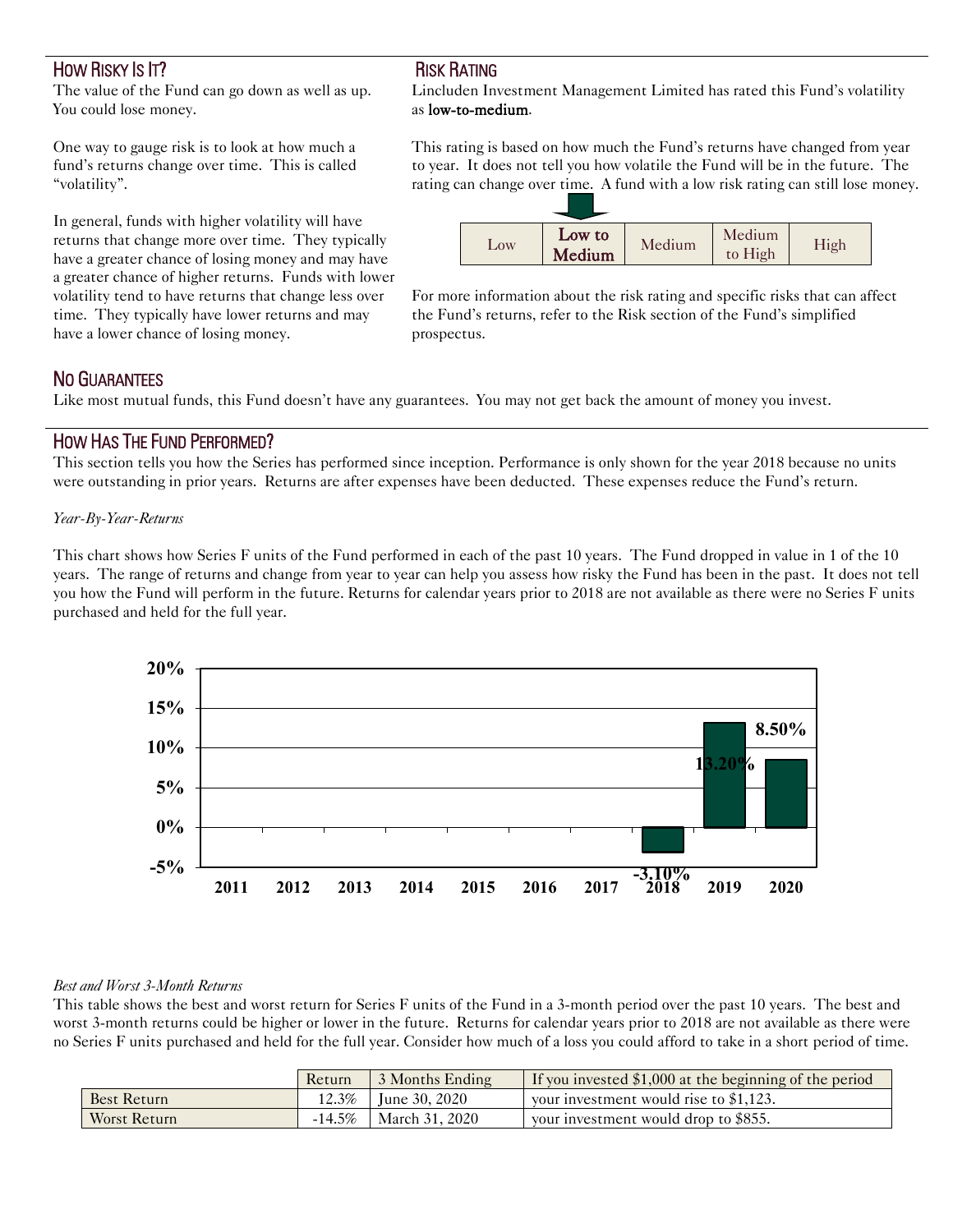## *Average Return*

The annual compounded return of Series F units of the Fund was 2.2% since December 19, 2017, when the Series began to hold assets for a continuous period. If you had invested \$1,000 in Series F units of the Fund over the period, your investment would be worth \$1,248 on March 31, 2021.

| WHO IS THE FUND FOR?                                                                                                         | A WORD ABOUT TAX                                                                                                                         |
|------------------------------------------------------------------------------------------------------------------------------|------------------------------------------------------------------------------------------------------------------------------------------|
| The Fund is suitable for those investors seeking a mix of<br>equities and fixed income securities in a single fund. You are  | Depending on the tax rules and tax rates that apply to you, you may<br>have to pay tax on your portion of the Fund's earnings and gains, |
| looking for a balance between capital appreciation potential                                                                 | whether paid out to you in cash or reinvested in the Fund. Also, you                                                                     |
| and the generation of current income. You understand that                                                                    | may have to pay tax on any gain you realize when you redeem your                                                                         |
| you may experience a negative return over 12 month periods<br>but your objective is to experience a return above the rate of | investment in the Fund. However, if you hold your investment in a<br>registered account such as a Registered Retirement Savings Plan or  |
| inflation over five year periods.                                                                                            | Registered Retirement Income Fund you will not have to pay tax on<br>earnings or gains that are held in the registered account.          |
|                                                                                                                              |                                                                                                                                          |

# HOW MUCH DOES IT COST?

The following tables show the fees and expenses you could pay to buy, own and sell Series F units of the Fund. The fees and expenses – including any commissions – can vary among series of a fund and among funds. Higher commissions can influence representatives to recommend one investment over another. Ask about other funds and investments that may be suitable for you at a lower cost.

## 1. Sales Charges

No sales charges are applicable to Series F units of the Fund. Series F units of the Fund are designed exclusively for investors who participate in a fee-based program with a representative.

## 2. Fund Expenses

You do not pay these expenses directly. They affect you because they reduce the Fund's returns.

As at December 31, 2020, the Series F expenses of the Fund were 0.40% of its value. This equals \$4.00 for every \$1,000 invested.

|                                                                                         | Annual Rate                     |
|-----------------------------------------------------------------------------------------|---------------------------------|
|                                                                                         | (as a $\%$ of the Fund's Value) |
| Management Expense Ratio (MER)                                                          |                                 |
| This is the total of the Fund's management fee (which includes the trailing commission) |                                 |
| and operating expenses for Series A units of the Fund. Lincluden Investment             | $0.40\%$                        |
| Management Limited waived some of the Fund's expenses. If it had not done so, the       |                                 |
| MER would have been higher.                                                             |                                 |
| Trading Expense Ratio (TER)                                                             | 0.05%                           |
| These are the Fund's trading costs.                                                     |                                 |
| <b>Fund Expenses</b>                                                                    | 0.45%                           |

## 3. Other Fees

You may have to pay other fees when you buy, hold, sell or switch units of the Fund.

| Fee                    | What you pay                                                                                   |
|------------------------|------------------------------------------------------------------------------------------------|
| Short-Term Trading Fee | 2% of the value of units you sell within 90 days of purchase. These fees are paid to the Fund. |